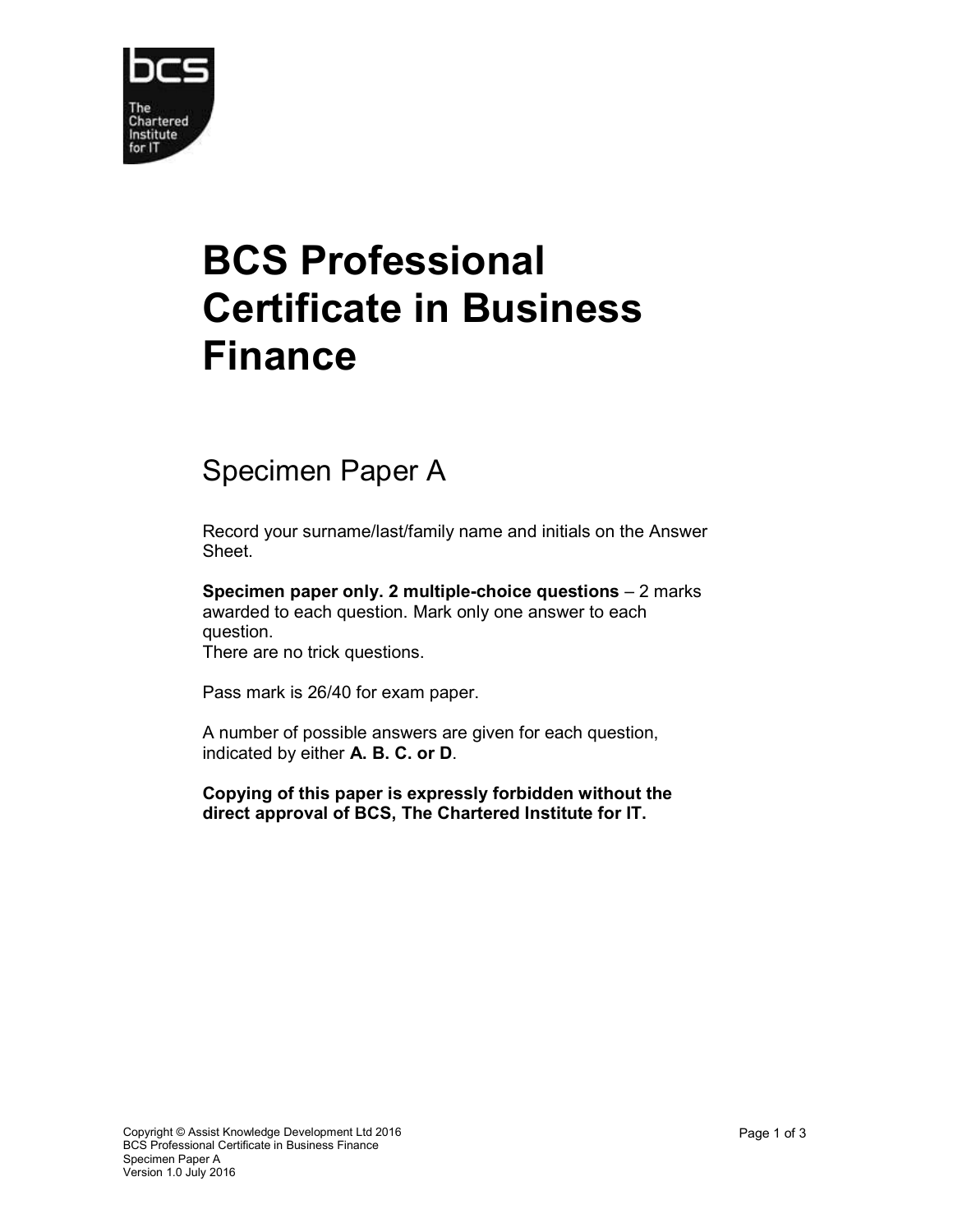1 A company currently has \$6m of equity and \$2m of debt. The 'cost of equity' is 12%. The company uses a discount rate of 10% for its investment appraisals, which represents its weighted average cost of capital. The discount rate of 10% represents the weighted average cost of capital.

What is the company's percentage cost of debt?

- A 8%.
- B 6%.
- $C = 4\%$ .
- $D = 2\%$ .
- 2 The laptop repairing division of LPT Ltd. has overheads of £3,500 per week which are charged to each job on a direct labour basis. A recent repair for a customer used £20 worth of components and took two hours. LPT employs two full-time technicians who are each paid £700 for 35 hours work per week. What is the full cost of the repair?
- A £60.
- B £140.
- C £160.
- $D$   $f180$

-End of Paper-